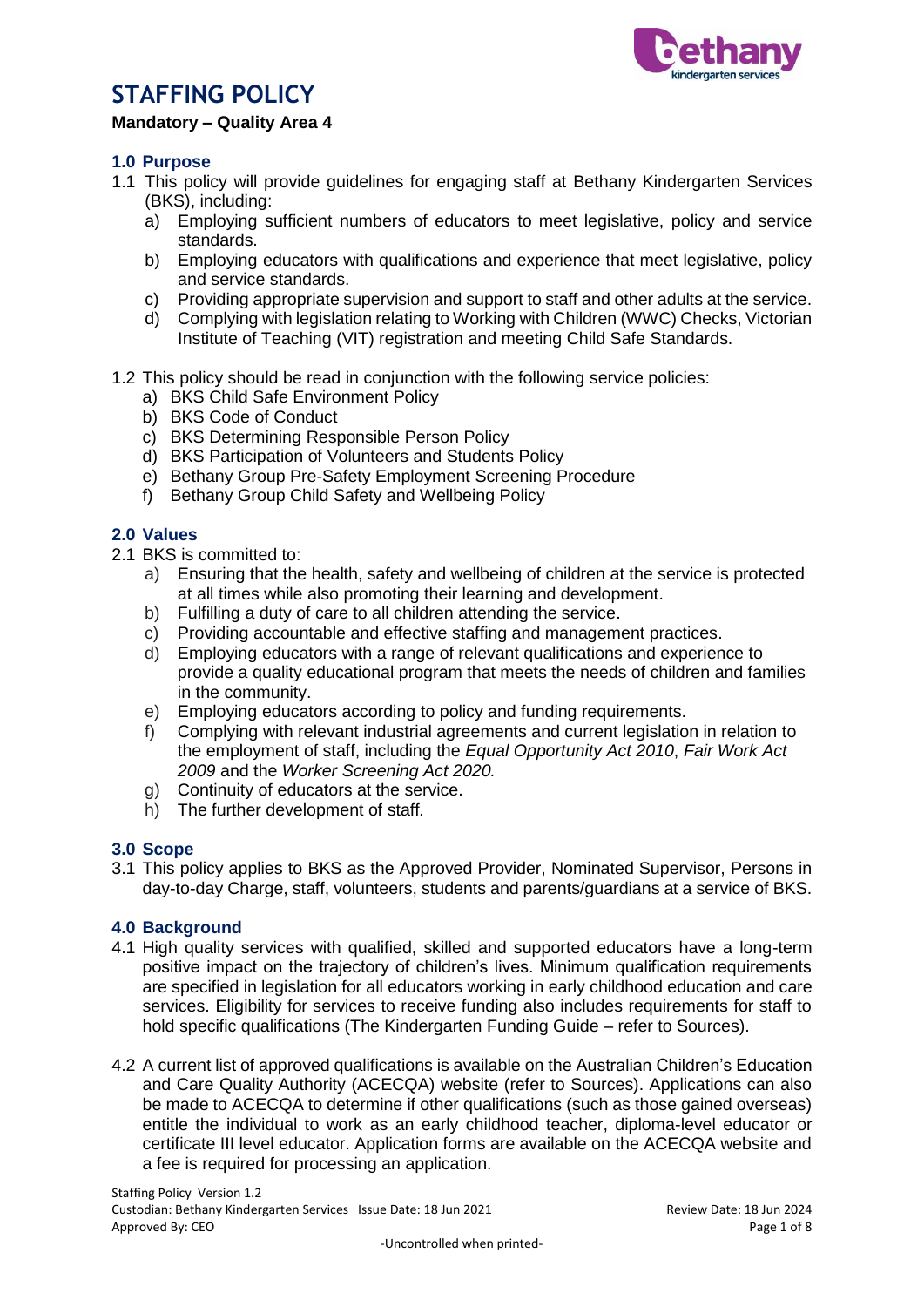

- 4.3 In addition, there are legislative requirements that there is at least one educator who holds current approved first aid qualifications, anaphylaxis management training and emergency asthma management training to be in attendance and immediately available at all times that children are being educated and cared for by the service. These qualifications must be updated as required, and a copy of the qualifications must be kept on an individual's staff record. As a demonstration of best practice, ELAA recommends all educators have current approved first aid qualifications, anaphylaxis management training and emergency asthma management training.
- 4.4 Opportunities for professional development are crucial for all educators to ensure that their work practice remains current and aligned to the practices and principles of the national Early Years Learning Framework (EYLF) and the Victorian Early Years Learning and Development Framework (VEYLDF) (refer to Sources).
- 4.5 Staff are required to actively supervise children at all times when children are in attendance at the service (refer to Supervision of Children Policy). To facilitate this, services are required to comply with legislated educator-to-child ratios at all times, which are based on the qualifications of the educators, and the ages and number of children at the service. Only those educators working directly with children (refer to Definitions) can be counted in the ratio.
- 4.6 All educators and staff are required by law to have a current WWC Clearance or be registered with the VIT (refer to Definitions). It is also recommended that the Nominated Supervisor and staff with financial responsibilities also have a criminal history record check (refer to Definitions and Sources).
- 4.7 Child Safe Standard 4 requires organisations to have policies and procedures in place for the recruitment and selection, supervision, training and performance management of staff (refer to Child Safe Environment Policy).

#### **5.0 Definitions**

5.1 The terms defined in this section relate specifically to this policy. For commonly used terms e.g. Approved Provider, Regulatory Authority, National Law, National Regulations etc. refer to the *General Definitions* section of this manual.

#### 5.2 **Adequate supervision:**

- 5.2.1 In relation to this policy supervision entails all children (individuals and groups) in all areas of the service, being in sight and/or hearing of an educator at all times including during toileting, sleep, rest and transition routines (National Law 165). Services are required to comply with the legislative requirements for educator-tochild ratios at all times. Supervision contributes to protecting children from hazards that may emerge in play, including hazards created by the equipment used.
- 5.2.2 Adequate supervision refers to constant, active and diligent supervision of every child at the service. Adequate supervision requires that educators are always in a position to observe each child, respond to individual needs, and immediately intervene if necessary. Variables affecting supervision levels include:
	- a) Number, age and abilities of children
	- b) Number and positioning of educators
	- c) Current activity of each child
	- d) Areas in which the children are engaged in an activity (visibility and accessibility)
	- e) Developmental profile of each child and of the group of children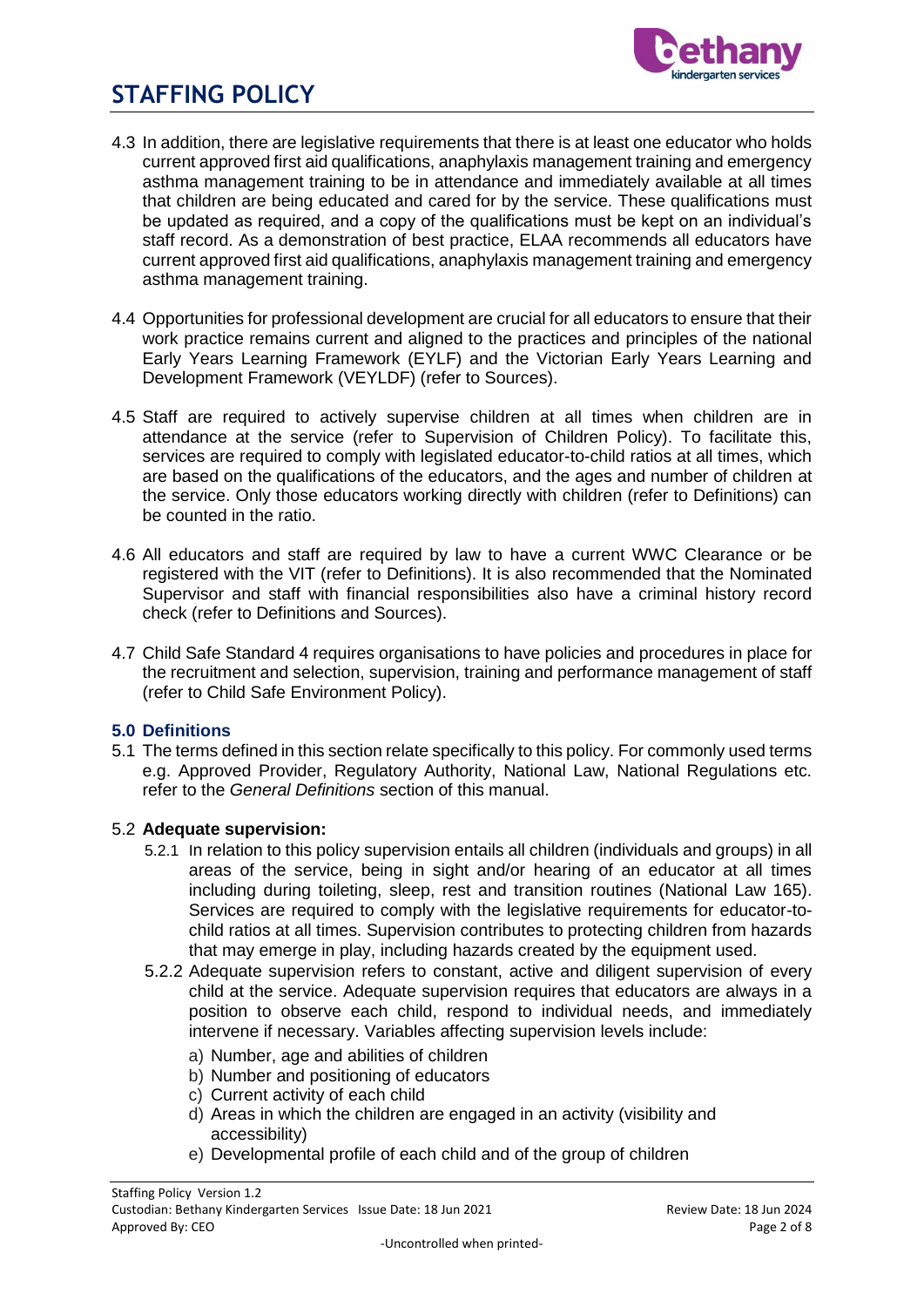

- f) Experience, knowledge and skill of each educator
- g) Need for educators to move between areas (effective communication strategies).
- 5.3 **Approved first aid qualification**: A list of approved first aid qualifications, anaphylaxis management and emergency asthma management training is published on the ACECQA website: [www.acecqa.gov.au](http://www.acecqa.gov.au/)
- 5.4 **Criminal history record check**: A full-disclosure, Australia-wide criminal history record check issued by Victoria Police (refer to Sources), or by a police force or other authority of a state or territory, or the Commonwealth. It may also be referred to as a National Police Certificate or Police Records Check.
- 5.5 **Early childhood teacher (ECT):** A person with an approved early childhood teaching qualification. Approved qualifications are listed on the ACECQA website: [www.acecqa.gov.au](http://www.acecqa.gov.au/)
- 5.6 **Educator:** An individual who provides education and care for children as part of an education and care service.
- 5.7 **Educational Leader:** The Approved Provider of an education and care service must designate, in writing, a suitably-qualified and experienced educator, co-ordinator or other individual to lead the development and implementation of educational programs at the service (Regulation 118). This person must have a thorough understanding of the Early Years Learning Framework and the Victorian Early Year Learning and Developmental Framework be able to guide other educators in their planning and reflection, and mentor colleagues in the implementation of their practice.
- 5.8 **The Kindergarten Funding Guide:** provides detailed information from the Department of Education and Training (DET) about the types of kindergarten funding available, eligibility criteria, how to apply for funding and how to comply with operational requirements once funding has been granted.
- 5.9 **Nominated Supervisor:** A person who has been nominated by the Approved Provider of the service under Part 3 of the Act can be the Nominated Supervisor. All services must have a Nominated Supervisor with responsibility for the service in accordance with the National Regulations. The Approved Provider must take reasonable steps to ensure the Nominated Supervisor is a fit and proper person with suitable skills, qualifications and experience. The Regulatory Authority must be notified if the Nominated Supervisor for the service changes or is no longer employed at the service within 14 days.
- 5.10 **Person with management or control:** Each member of the executive committee of the organisation which is the Approved Provider, who has the responsibility, alone or with others, for managing the delivery of the education and care service.
- 5.11 **Responsible Person:** The Approved Provider (if that person is an individual, and in any other case the person with management or control of the service operated by the Approved Provider) or a Nominated Supervisor or person in day-to-day charge of the service in accordance with the National Regulations.
- 5.12 **Staff record**: A record which the Approved Provider of a centre-based service must keep containing information about the Nominated Supervisor, the Educational Leader, staff, volunteers, students and the Responsible Person at a service. Details that must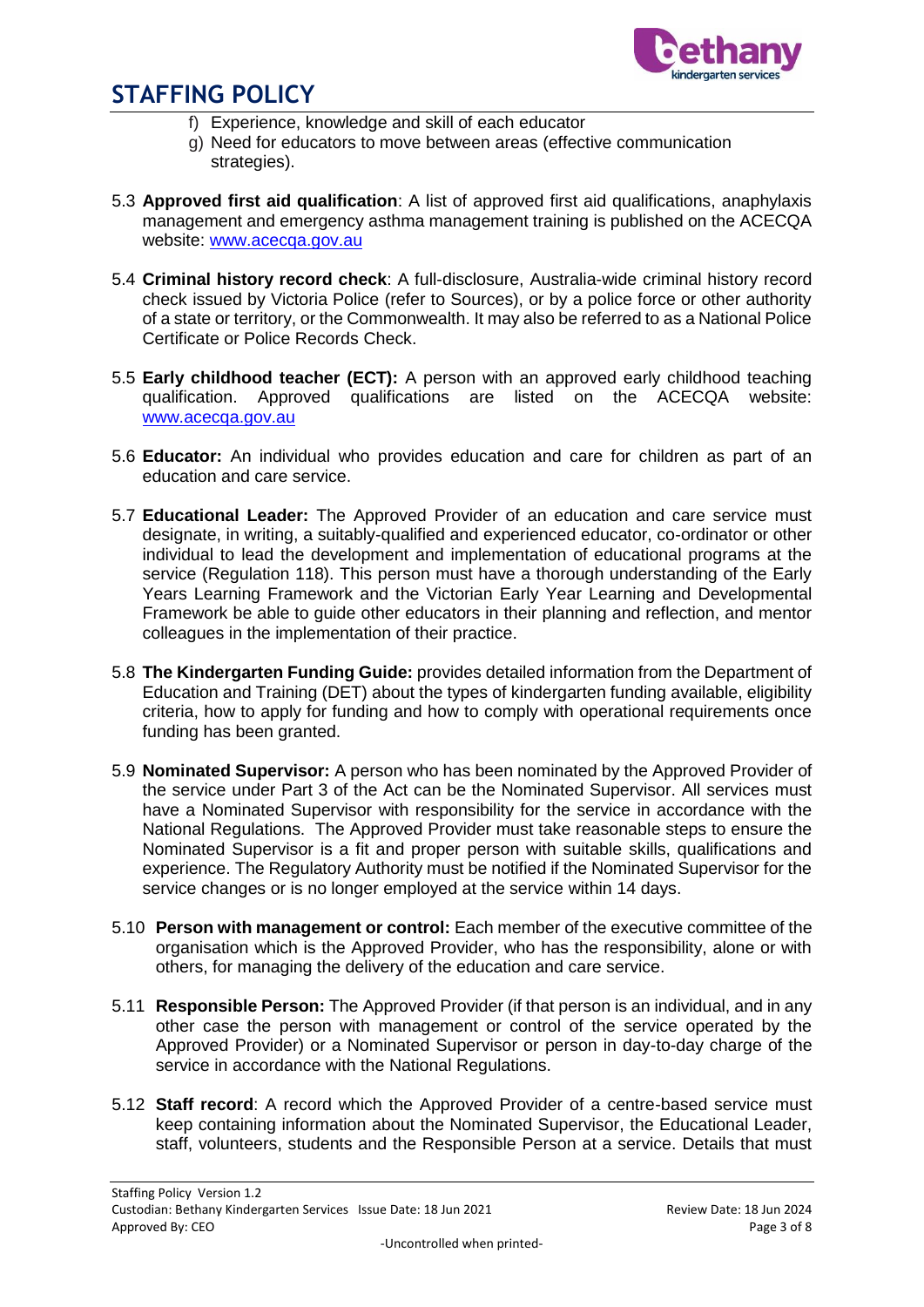

be recorded include qualifications, training and the WWC Check (Regulations 146–149). A sample staff record is available on the ACECQA website: [www.acecqa.gov.au](http://www.acecqa.gov.au/)

- 5.13 **Victorian Institute of Teaching (VIT):** The statutory authority for the regulation and promotion of the teaching profession in Victoria, established as part of the Victorian Institute of Teaching Act 2001. All early childhood teachers are required to be registered with the Victorian Institute of Teaching.
- 5.14 **Working directly with children:** Working directly with children is defined as being physically present with children and directly engaged in providing them with education and/or care.
- 5.15 **Working with Children (WWC) Check:** The clearance is a legal requirement under the Worker Screening Act 2020 for those undertaking paid or voluntary child-related work in Victoria. The Department of Justice assesses a person's suitability to work with children by examining relevant serious sexual, physical and drug offences in a person's national criminal history and, where appropriate, their professional history.
- 5.16 **Working with Children (WWC) Clearance:** A WWC Check card is granted to a person under working with children legislation if:
	- a) They have been assessed as suitable to work with children.
	- b) There has been no information that, if the person worked with children, they would pose a risk to those children.
	- c) They are not prohibited from attempting to obtain, undertake or remain in childrelated employment.

#### **6.0 Procedures**

#### 6.1 **BKS as the Approved Provider is are responsible for:**

- a) Complying with the service's Code of Conduct Policy at all times.
- b) Appointing Nominated Supervisors (refer to Definitions) who are aged 18 years or older, fit and proper and have suitable skills, as required under the Education and Care Services National Law, Section 161 (refer to Determining Responsible Person Policy)
- c) Ensuring that there is a Responsible Person (refer to Definitions and Determining Responsible Person Policy) on the premises at all times the service is in operation (National Law: Section 162)
- d) Ensuring that the Nominated Supervisor, educators and all staff comply with the Code of Conduct Policy at all times
- e) Ensuring that children being educated and cared for by the service are adequately supervised (refer to Definitions and Supervision of Children Policy) at all times they are in the care of that service (National Law: Section 165(1))
- f) Complying with the legislated educator-to-child ratios at all times (National Law: Sections 169(1) & (2), National Regulations: Regulations 123, 357)
- g) Ensuring that all staffing meets the requirements of The Kindergarten Funding Guide (refer to Sources) at all times the service is in operation
- h) Complying with relevant industrial agreement and current legislation relating to the employment of staff, including the Equal Opportunity Act 2010, Fair Work Act 2009, Occupational Health and Safety Act 2004 and the Worker Screening Act 2020
- i) Following the guidelines for the recruitment, selection and ongoing management of staff as outlined in the:
	- i. BKS Child Safe Environment Policy
	- ii. Bethany Group Recruitment, Selection and Appointment Procedure
	- iii. Bethany Group Pre-Safety Employment Screening Procedure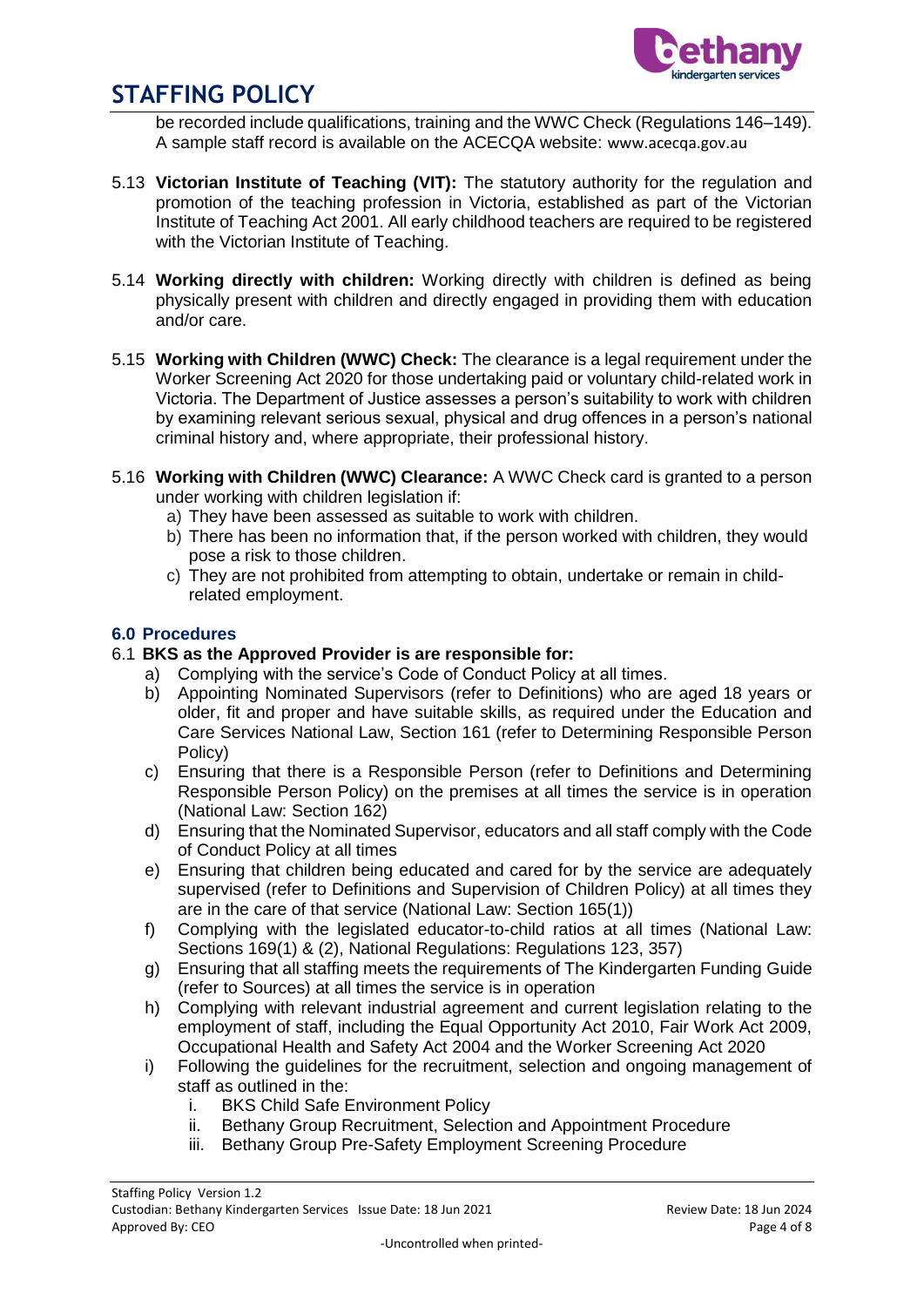

- d) Employing the relevant number of appropriately-qualified educators (refer to Definitions) with ACECQA approved qualifications (refer to Background and Sources) (Regulations 126).
- e) Employing additional staff, as required, to assist in the provision of a quality early childhood education and care program.
- f) Ensuring an early childhood teacher (refer to Definitions) is working with the service for the required period of time specified in the National Regulations, and that, where required, a record is kept of this work (Regulations 130–135, 152, 363).
- g) Maintaining a record of educators working directly with children in accordance with Regulation 151.
- h) Appointing an appropriately-qualified and experienced educator to be the Educational Leader (refer to Definitions), and ensuring this is documented on the staff record (Regulations 118, 148).
- i) Ensuring that educators and other staff are provided with a current position description that relates to their role at the service.
- j) Maintaining a staff record (refer to Definitions) in accordance with Regulation 145, including information about the Responsible Person, Nominated Supervisor, the Educational Leader, other staff members, volunteers and students. Details that must be recorded include qualifications, training, Working with Children Clearance as set out in Regulations 146–149. A sample staff record is available on the ACECQA website: [www.acecqa.gov.au.](http://www.acecqa.gov.au/)
- k) Complying with the requirements of the Worker Screening Act 2020, and ensuring that the Nominated Supervisor, educators and staff at the service have a current WWC Check (refer to Definitions) or a Victorian Institute of Teaching (VIT) certificate of registration (applicable to ECT only).
- l) Confirming the WWC Clearance or confirming VIT registration (applicable to ECT only) of all staff prior to their being engaged or employed as a staff member at the service.
- m) Confirming the WWC Clearance of all volunteers prior to their being permitted to be a volunteer at the service.
- n) Ensuring that a register of the WWC Clearance or VIT registrations is maintained and the details kept on each staff record (Regulations 145, 146, 147, 149).
- o) Determining who will cover the costs of WWC Clearance or criminal history record checks (refer to Definitions).
- p) Developing (and implementing, where relevant) an appropriate induction program for all staff appointed to the service.
- q) Developing rosters in accordance with the availability of Responsible Persons, staff qualifications, hours of operation and the attendance patterns of children.
- r) Ensuring that volunteers/students and parents/guardians are adequately supervised at all times when participating at the service, and that the health, safety and wellbeing of children at the service is protected (refer to Participation of Volunteers and Students Policy).
- s) Ensuring educators who are under 18 years of age are not left to work alone, and are adequately supervised at the service (Regulation 120).
- t) Ensuring that there is at least one educator with current approved first aid qualifications, anaphylaxis management training and emergency asthma management training (refer to Definitions) in attendance and immediately available at all times that children are being educated and cared for by the service. (Note: this is a minimum requirement. As a demonstration of best practice, ELAA recommends that all educators have current approved first aid qualifications and anaphylaxis management training and emergency asthma management training.) Details of qualifications and training must be kept on the staff record (Regulations 136, 145).
- u) Developing procedures to ensure that approved first aid qualifications, anaphylaxis management training and emergency asthma management training are evaluated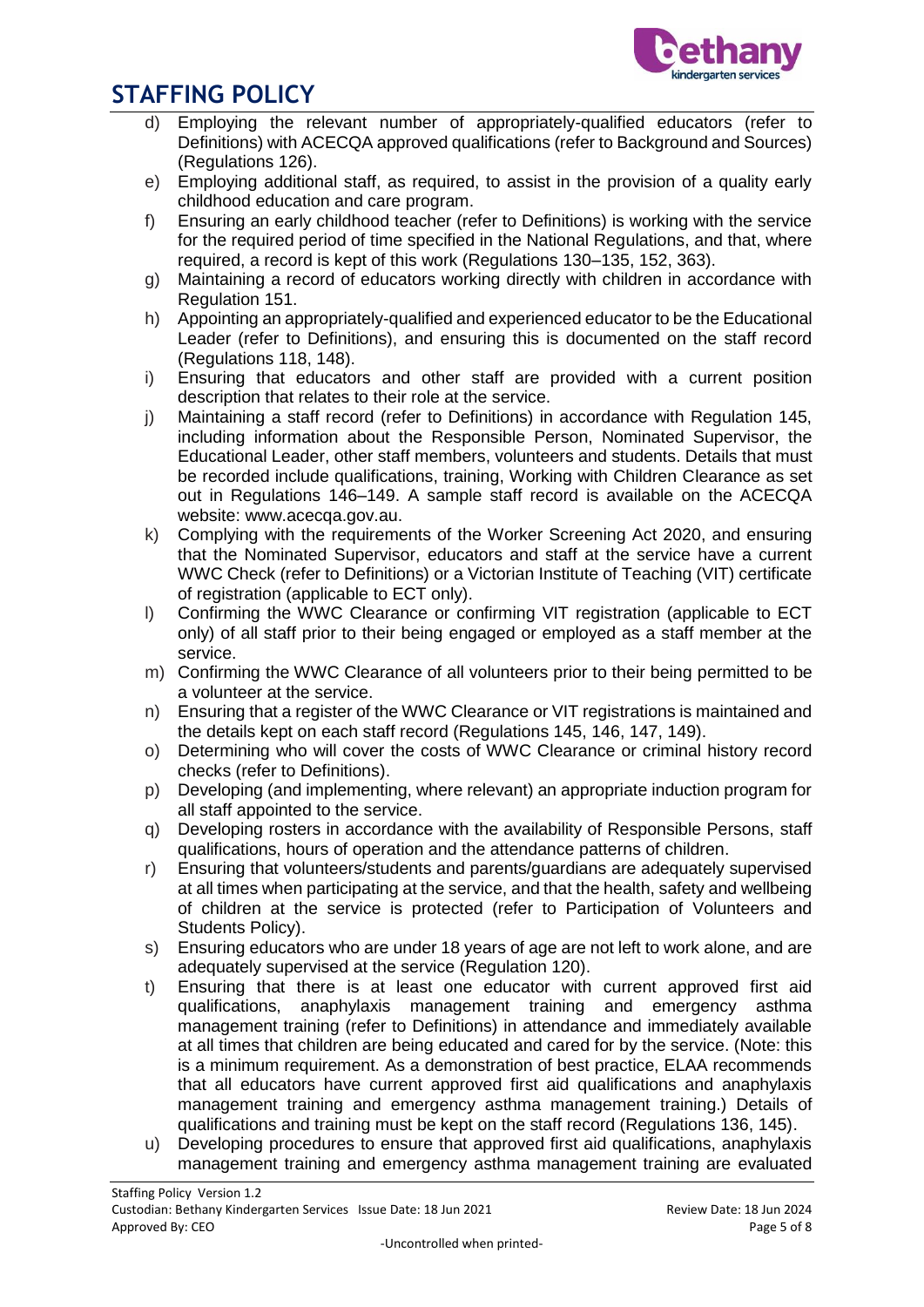

regularly, and that staff are provided with the opportunity to update their qualifications prior to expiry.

- v) Ensuring that staff records (refer to Definitions) and a record of educators working directly with children (refer to Definitions) are updated annually, as new information is provided or when rostered hours of work are changed (Regulations 145–151).
- w) Ensuring that annual performance reviews of the Nominated Supervisor, educators and other staff are undertaken.
- x) Reviewing staff qualifications as required under current legislation and funding requirements on an annual basis.
- y) Ensuring that the Nominated Supervisor, educators and other staff, volunteers and students are not affected by alcohol or drugs (including prescription medication) that would impair their capacity to supervise or provide education and care to children (Regulation 83).
- z) Ensuring that all educators and staff have opportunities to undertake professional development relevant to their role.
- aa) Ensuring that the Nominated Supervisor and educators/staff are advised and aware of current child protection laws and any obligations that they may have under these laws (Regulation 84) (refer to the Child Safe Environment Policy).
- bb) Informing parents/guardians of the name/s of casual or relief staff where the regular educator is absent.
- cc) Developing and maintaining a list of casual and relief staff to ensure consistency of service provision.
- dd) Ensuring that the procedures for the appointment of casual and relief staff are compliant with all regulatory and funding requirements.

### 6.2 **The Nominated Supervisor and Persons in Day to Day Charge are responsible for:**

- a) Ensuring that the name and position of the Responsible Person in charge of the service is displayed and easily visible from the main entrance of the service.
- b) Following the guidelines for the recruitment, selection and ongoing management of staff as outlined in the:
	- i. BKS Child Safe Environment Policy
	- ii. Bethany Group Recruitment, Selection and Appointment Procedure
	- iii. Bethany Group Pre-Safety Employment Screening Procedure
- c) Complying with the service's *Code of Conduct Policy* at all times.
- d) Ensuring adequate supervision of children at all times (refer to *Supervision of Children Policy*).
- e) Ensuring the educator-to-child ratios are maintained at all times (Regulation 169(3)), that each educator at the service meets the qualification requirements relevant to their role, including the requirement for current approved first aid qualifications, anaphylaxis management training and emergency asthma management training, and that details of such training is kept on the staff record.
- f) Developing rosters in consultation with the Approved Provider in accordance with the availability of Responsible Persons, staff qualifications, hours of operation and the attendance patterns of children.
- g) Ensuring that educators and other staff undertake appropriate induction following their appointment to the service.
- h) Ensuring that all educators and staff have opportunities to undertake professional development relevant to their role.
- i) Participating in an annual performance review.
- j) Ensuring that less experienced educators and others engaged to be working with children are adequately supervised.
- k) Ensuring educators who are under 18 years of age are not left to work alone and are adequately supervised at the service.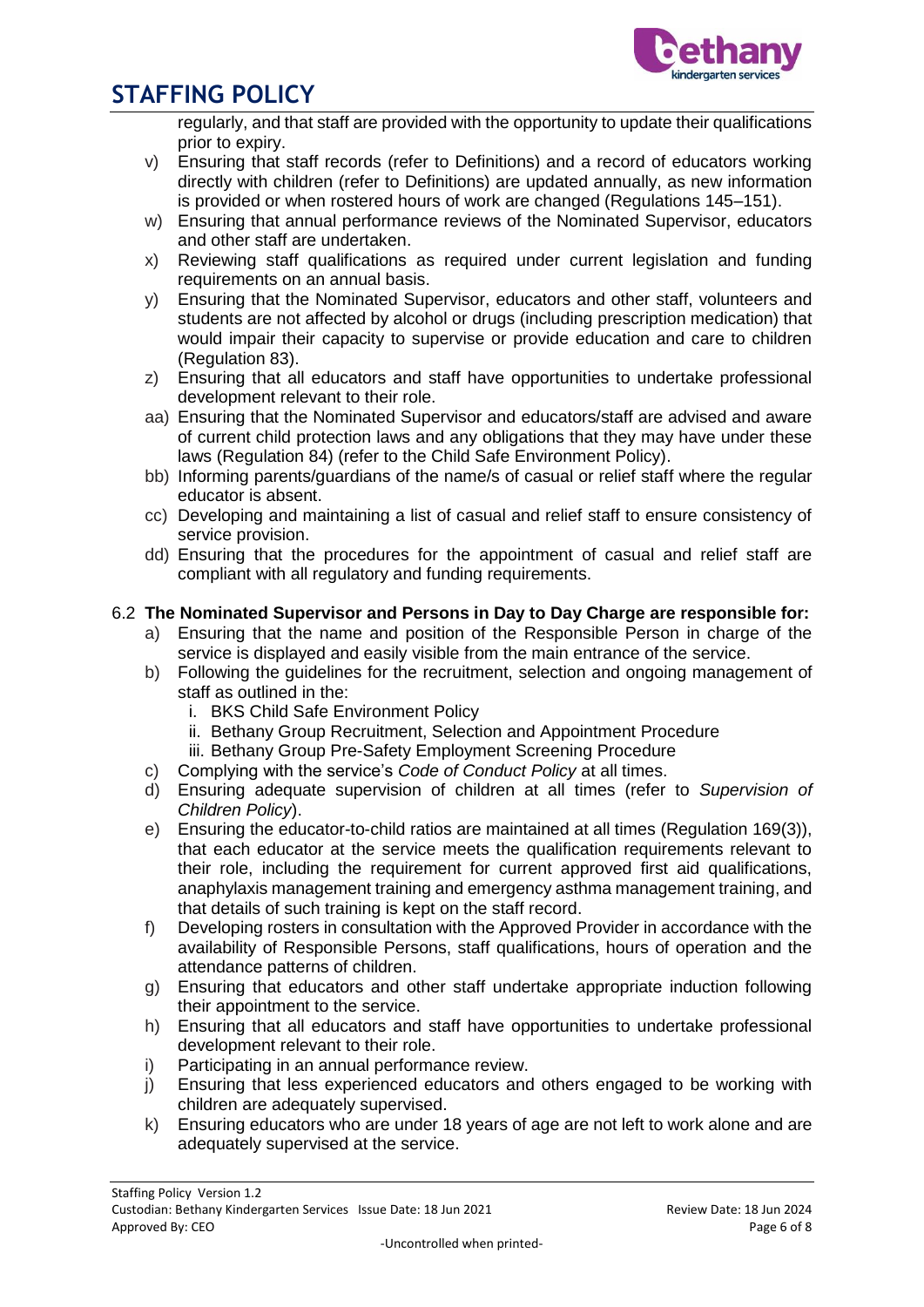

- Providing details of their current WWC Clearance or VIT registration for the staff record.
- m) Confirming status of Working with Children Clearance or VIT registrations of staff.
- n) Ensuring that they are not affected by alcohol or drugs (including prescription medication) that would impair their capacity to supervise or provide education and care to children (Regulation 83).
- o) Ensuring that they are aware of current child protection laws and any obligations that they may have under these laws (refer to *Child Safe Environment Policy*).
- p) Informing parents/guardians of the name/s of casual or relief staff where the regular educator is absent.

#### 6.3 **All educators and other staff are responsible for:**

- a) Complying with the service's *Code of Conduct Policy* at all times.
- b) Ensuring that they are not affected by alcohol or drugs (including prescription medication) that would impair their capacity to supervise or provide education and care to children.
- c) Providing details of their current WWC Clearance or VIT registration and where relevant Criminal Records Check for the staff record.
- d) Undertaking the required induction program following appointment to the service.
- e) Advising Working With Children Check Victoria at the Department of Justice and Regulation of any relevant change in circumstances, including change of name, address, contact details and change of employer organisation, including changes to the organisation's contact details.
- f) Where the role involves working with children, providing adequate supervision at all times (refer to *Definitions* and *Supervision of Children Policy*).
- g) Maintaining educator-to-child ratios at all times.
- h) Maintaining current approved qualifications relevant to their role, including first aid qualifications, anaphylaxis management training and emergency asthma management training.
- i) Participating in an annual performance review.
- j) Undertaking professional development relevant to their role to keep their knowledge and expertise current.
- k) Supervising educators at the service who are under 18 years of age, and ensuring that they are not left to work alone.
- l) Ensuring that they are aware of current child protection laws and any obligations that they may have under these laws (refer to *Child Safe Environment Policy*).

#### 6.4 **Parents/guardians, volunteers and students on placement are responsible for:**

- a) Reading this *Staffing Policy.*
- b) Complying with the Code of Conduct for Parents/Guardians (refer to the *Code of Conduct Policy*) at all times.
- c) Complying with the law, the requirements of the *Education and Care Services National Regulations 2011*, and all service policies and procedures.
- d) Following the directions of staff at the service at all times to ensure that the health, safety and wellbeing of children are protected.

#### **7.0 Evaluation**

- 7.1 In order to assess whether the values and purposes of the policy have been achieved, BKS as the Approved Provider will:
	- a) Regularly check staff records to ensure WWC Clearance and qualifications are current and complete.
	- b) Seek feedback from everyone affected by the policy regarding its effectiveness.
	- c) Monitor the implementation, compliance, complaints and incidents in relation to this policy.